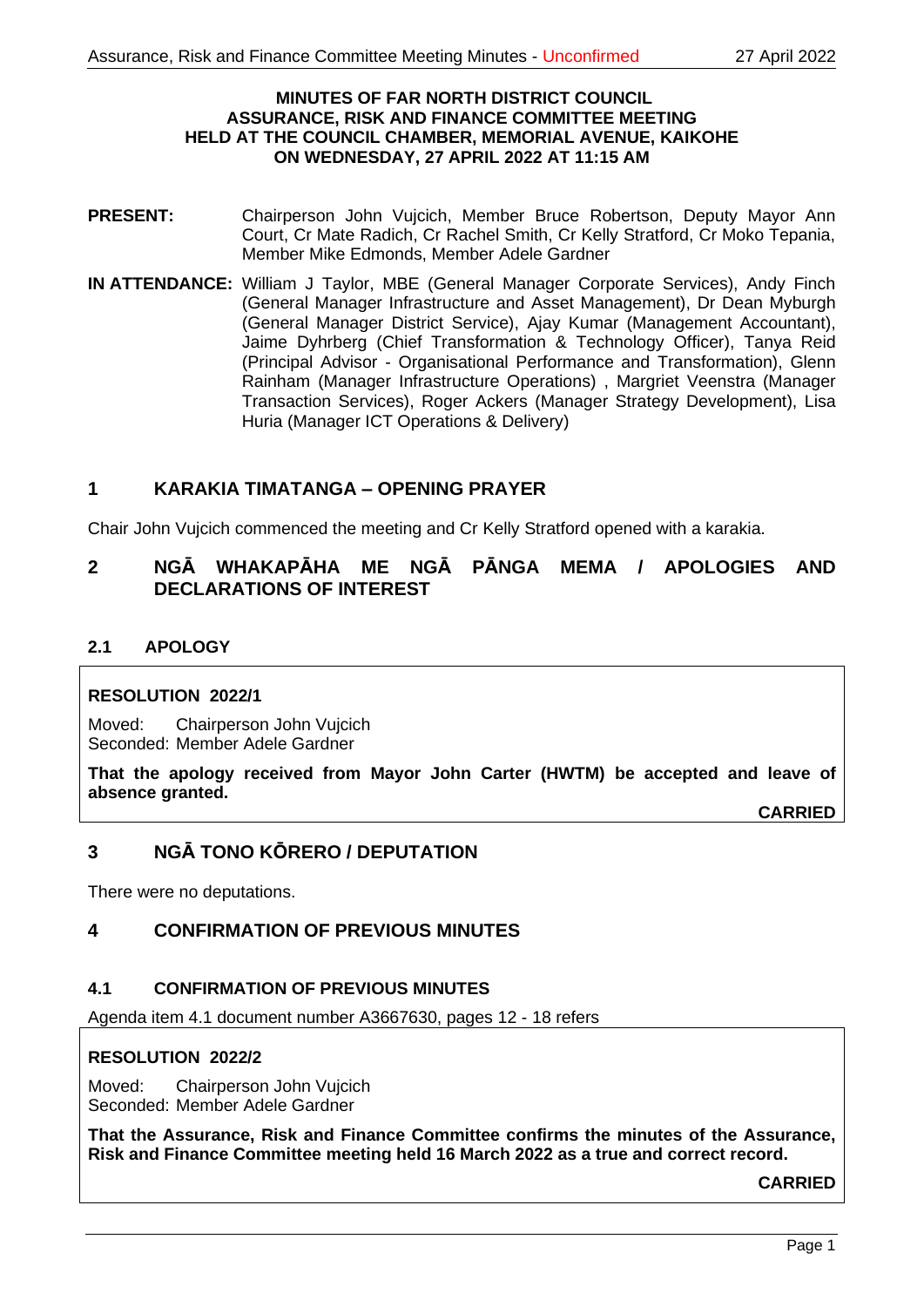# **5 INFORMATION REPORTS**

## **5.1 APRIL RISK MANAGEMENT REPORT**

Agenda item 5.1 document number A3650572, pages 19 - 44 refers

## **RESOLUTION 2022/3**

Moved: Cr Rachel Smith Seconded: Cr Kelly Stratford

**That the Assurance, Risk and Finance Committee receive the report April Risk Management Report.**

**CARRIED**

## **5.2 REVENUE RECOVERY REPORT 31 MARCH 2022**

Agenda item 5.2 document number A3661007, pages 45 - 50 refers

#### **RESOLUTION 2022/4**

Moved: Cr Rachel Smith Seconded: Deputy Mayor Ann Court

**That the Assurance, Risk and Finance Committee receive the report Revenue recovery report 31 March 2022.**

**CARRIED**

## **5.3 COUNCIL FINANCIAL REPORT FOR THE PERIOD ENDING 28 FEBRUARY 2022**

Agenda item 5.3 document number A3662252, pages 51 - 76 refers

#### **RESOLUTION 2022/5**

Moved: Cr Rachel Smith Seconded: Member Bruce Robertson

**That the Assurance, Risk and Finance Committee receive the report Council Financial Report for the Period Ending 28 February 2022.**

**CARRIED**

#### **5.4 LEVEL OF SERVICE KPI QUARTER 3 PERFORMANCE REPORT FOR 2021-2022**

Agenda item 5.4 document number A3668792, pages 77 - 97 refers

#### **RESOLUTION 2022/6**

Moved: Cr Rachel Smith Seconded: Cr Kelly Stratford

**That the Assurance, Risk and Finance Committee receive the Level of Service KPI Quarter 3 Performance Report for 2021-2022.**

**CARRIED**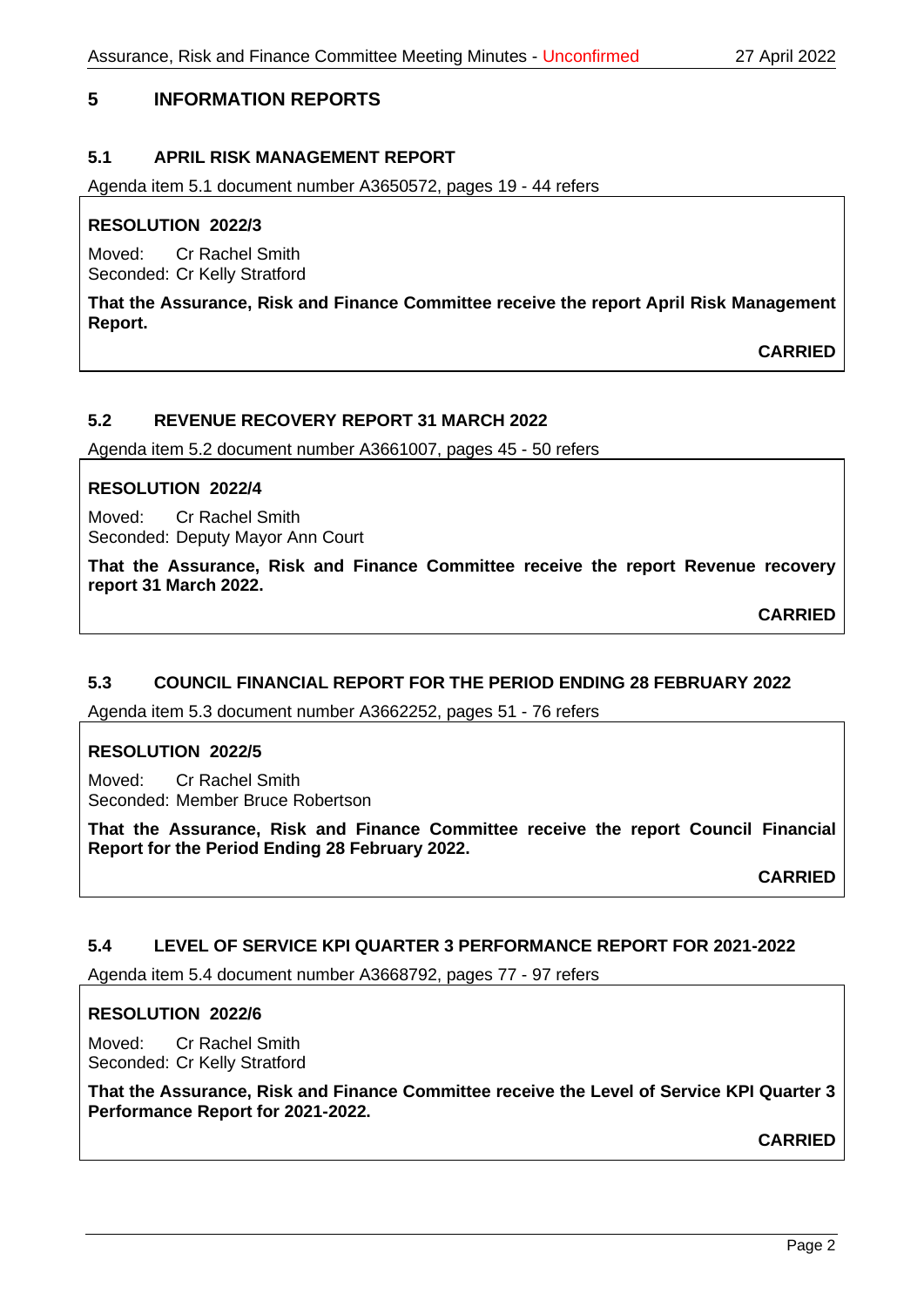## **5.5 AUDIT NZ MANAGEMENT REPORT FOR JUNE 2021**

Agenda item 5.5 document number A3672214, pages 98 - 141 refers

## **RESOLUTION 2022/7**

Moved: Cr Rachel Smith Seconded: Chairperson John Vujcich

**That the Assurance, Risk and Finance Committee receive the report Audit NZ Management Report for June 2021.**

**CARRIED**

#### **5.6 ASSURANCE, RISK AND FINANCE COMMITTEE ACTION SHEET UPDATE FOR APRIL 2022**

Agenda item 5.6 document number A3672062, pages 142 - 143 refers

## **RESOLUTION 2022/8**

Moved: Chairperson John Vujcich Seconded: Cr Kelly Stratford

**That the Assurance, Risk and Finance Committee receive the report Action Sheet Update for April 2022.**

**CARRIED**

# **6 TE WĀHANGA TŪMATATI / PUBLIC EXCLUDED**

# **RESOLUTION TO EXCLUDE THE PUBLIC**

## **RESOLUTION 2022/9**

Moved: Chairperson John Vujcich Seconded: Cr Moko Tepania

**That the public be excluded from the following parts of the proceedings of this meeting.**

**The general subject matter of each matter to be considered while the public is excluded, the reason for passing this resolution in relation to each matter, and the specific grounds under section 48 of the Local Government Official Information and Meetings Act 1987 for the passing of this resolution are as follows:**

| General subject of each matter<br>to be considered | <b>Reason for passing this</b><br>resolution in relation to each<br>matter                                                                                                                                                                                                                                                             | Ground(s) under section 48 for<br>the passing of this resolution                                                                                                                                                                                       |
|----------------------------------------------------|----------------------------------------------------------------------------------------------------------------------------------------------------------------------------------------------------------------------------------------------------------------------------------------------------------------------------------------|--------------------------------------------------------------------------------------------------------------------------------------------------------------------------------------------------------------------------------------------------------|
| 6.1 - Confirmation of Previous<br><b>Minutes</b>   | $s7(2)(a)$ - the withholding of the<br>information is necessary to<br>protect the privacy of natural<br>persons, including that of<br>deceased natural persons<br>$s7(2)(h)$ - the withholding of the<br>information is necessary to<br>enable Council to carry out,<br>without prejudice or<br>disadvantage, commercial<br>activities | $s48(1)(a)(i)$ - the public conduct<br>of the relevant part of the<br>proceedings of the meeting would<br>be likely to result in the disclosure<br>of information for which good<br>reason for withholding would<br>exist under section 6 or section 7 |